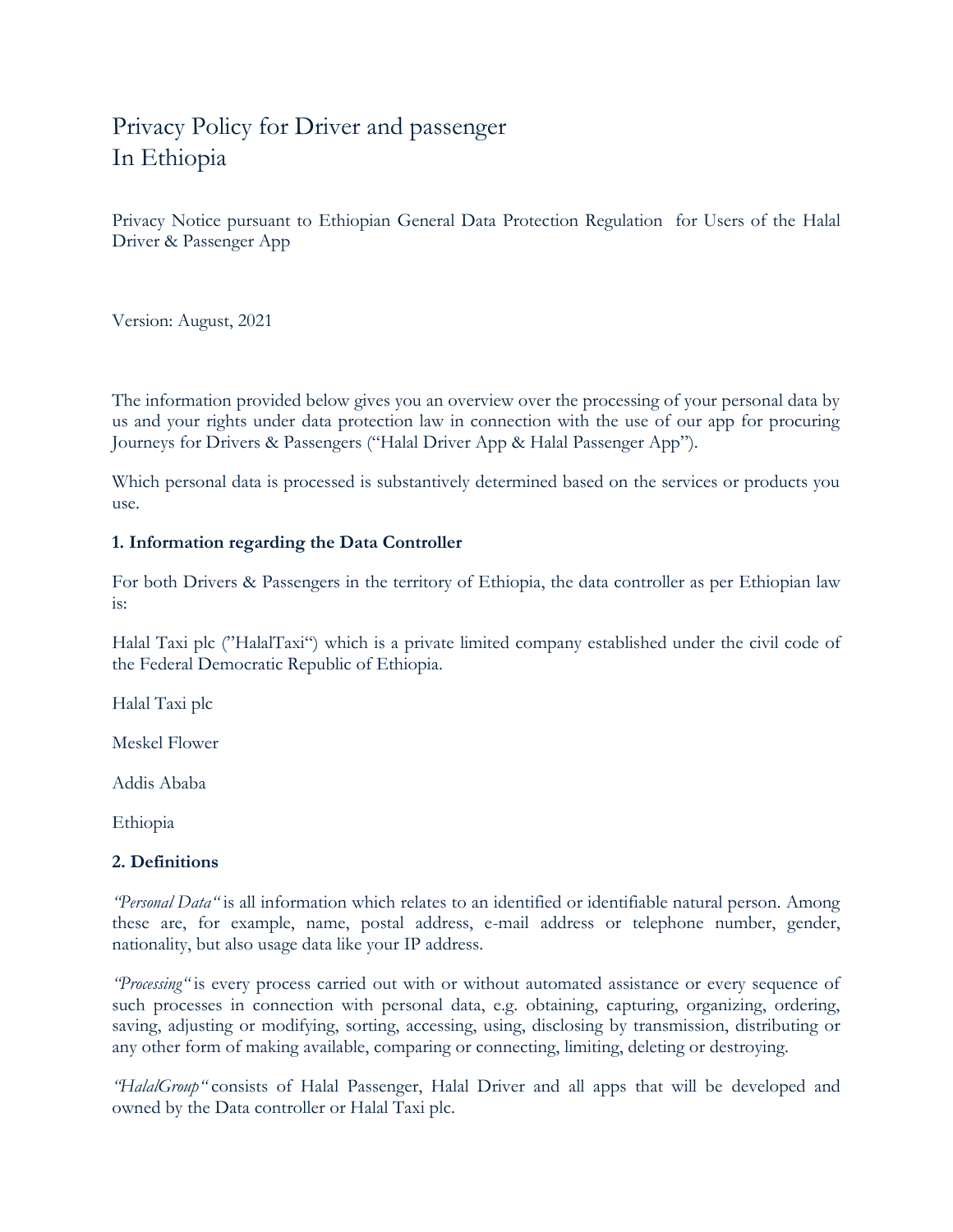# **3. Data Processing Activities and Purposes**

In the following, we will inform you about the various types of personal data we process and for what purpose. Halal Driver App makes it possible for you to procure Journeys through us with Passengers. For the use of our Halal Driver App for procurement of Journeys, you must provide personal data which we process in order to perform the respective service. Personal data include but not limited to First Name, Middle Name, Surname, mobile phone no, driver photo, gender, email(optional), driver license No, vehicle registration, trade license, third party insurance, vehicle plate no, color and make of vehicle. if additional information can be voluntarily shared, these are indicated as being "optional".

# 3.1. Journey Procurement

To procure journeys through us, the following personal data is processed:

# 3.1.1. General

During the registration via the HALAL TAXI Driver App we will process the following information:

First Name, Middle Name, Surname, mobile phone no, driver photo, gender, email(optional), driver license No, vehicle registration, trade license, third party insurance, vehicle plate no, color and make of the vehicle, information regarding your license, your GPS coordinates while being logged in to the HALAL TAXI Driver App and the same at time of booking, at the start, during the course of and at the destination of a particular Journey, information regarding your end user device (Device ID, time of access of the HALAL TAXI Driver App, browser type and operating system), information regarding the Transportation Company (for Drivers who are employees), company address (for Drivers who are, at the same time, sole proprietors), statements regarding ratings by Passengers (1 to 5 stars for the Driver and the vehicle as well as the average rating), license plate number, color and make of the vehicle, readiness status, Driver ID, number of Journeys, revenue, rate of concluding or breaking off Journeys, statements regarding payment by the Passenger including tips and, in encrypted form, the password you have selected, profile picture (optional input).

You can consent to the usage of your GPS coordinates by HALAL TAXI during the installation of the HALAL TAXI Driver App. Via the operating system of your end user device (smartphone, tablet, etc.), you can also consent to the usage of your GPS coordinates by HALAL TAXI at a later point in time or withdraw your consent. In the absence of you sharing your GPS coordinates with us, we cannot procure Journeys for you or, as it may be, for your Transportation Company, since we communicate Passenger requests based on location in order to arrive at a short time delay until arrival.

For purposes of identification, we show your GPS coordinates as well as your name and, insofar as it has been provided to us, your profile picture and the license plate number to the Passenger who has booked a Journey with you. After accepting the Journey, during the Journey and for a certain period of time after the conclusion of the Journey, the Passenger is able to call you via the HALAL TAXI Passenger App. For this, the mobile phone number you provided during registration will be shown. This is necessary so that the Passenger can call you after a Journey in order to ask, for example, about items forgotten in the vehicle.

Without the processing of the foregoing personal data, we cannot procure any Journeys for you through your Transportation Company. This does not apply to optional inputs.

3.1.2. Integration of Google Maps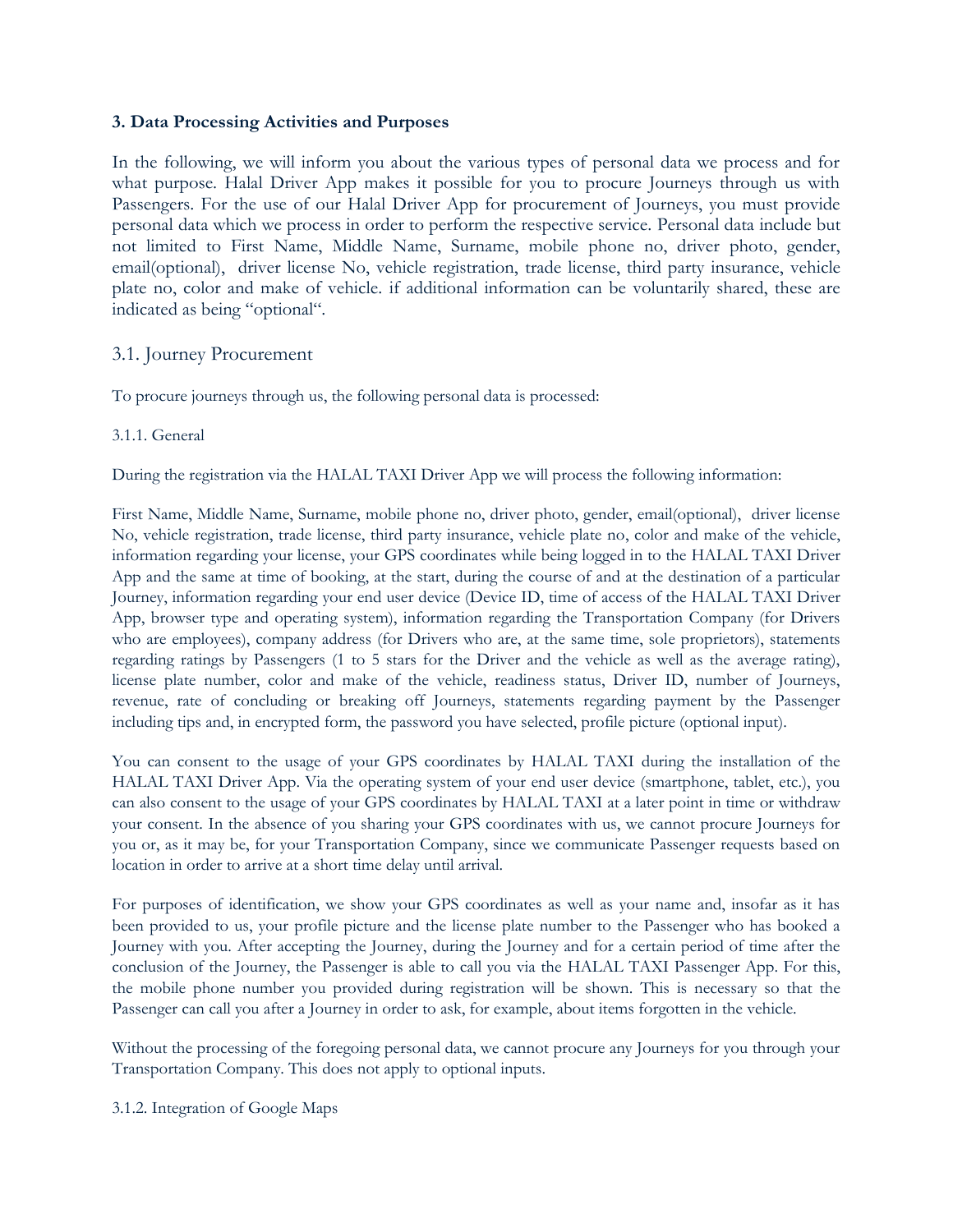The HALAL TAXI Driver & Passengers App uses the Google Maps API. In this way, you can be shown maps in the HALAL TAXI Driver & Passengers App and you can also have the ability to interact with said maps which represents a legitimate interest on our Part). Without the Google Maps API application, HALAL TAXI Driver & Passengers App will not function. The terms of use for Google Maps can be found at: [https://www.google.com/help/terms\\_maps.html.](https://www.google.com/help/terms_maps.html) There, you will also find a notice regarding the privacy policy of Google at [https://policies.google.com/privacy?hl=en.](https://policies.google.com/privacy?hl=en) We use Google Maps in order to calculate the anticipated cost of the Journey and in order to interactively show you the distance to the Passenger who booked the Journey. We process your GPS coordinates for our legitimate interests , if you have agreed to the usage. Your GPS coordinates will only be transmitted to Google in an anonymized manner. Personally identifying you is impossible.

# 3.2. Payment and Fee Collection

In order to make it possible to conduct payment pursuant to the HALAL TAXI General Terms and Conditions, the following personal data will be processed pursuant to Ethiopian law for the purpose of performance of the contract:

Your first name, father name, surname, the number of Journeys, revenue, wallet amount and, if you are yourself a Transportation Company, information regarding payments and bank account.

The same data will be used for the service charges or commission fee paid by the drivers for halal taxi. The commission amount drivers pay for halal taxi is either based on a percentage deducted from driver revenue or a fixed amount which will be set by halal taxi plc. In either case, Drivers are expected to deposit a fixed amount Set by the company and recorded as wallet amount. The system will automatically deduct from this amount in the driver record.

# 3.3. Rating of Drivers and Passengers

Via the HALAL TAXI Passenger App, Passengers can rate you and your vehicle after a Journey with between 1 to 5 stars. The individual rating flows into the average value which we have determined for you and your vehicle. The individual rating is only visible to the respective Passenger who provides it, to you as the Driver and to HALAL TAXI. For Drivers who are employed with a Transportation Company, we only transmit the individual rating to your Transportation Company with your consent.

Further, Passengers can add Drivers as favorite Drivers in their HALAL TAXI Passenger App profiles. In this context, your first name and middle name, your rating and the profile picture will be saved in the HALAL TAXI Passenger App of the respective Passenger.

The processing of this data takes place on the basis of our legitimate interest Pursuant to Ethiopian law to ensure a reasonable standard of quality and ensure Passenger security.

Beyond this, you have the possibility of rating Passengers. The ratings are only visible to HALAL TAXI and will only be transmitted to the affected Passenger upon request in an anonymized form. The processing of personal data by HALAL TAXI will take place on the basis of your consent.

# 3.4. Fraud Prevention

# 3.4.1. General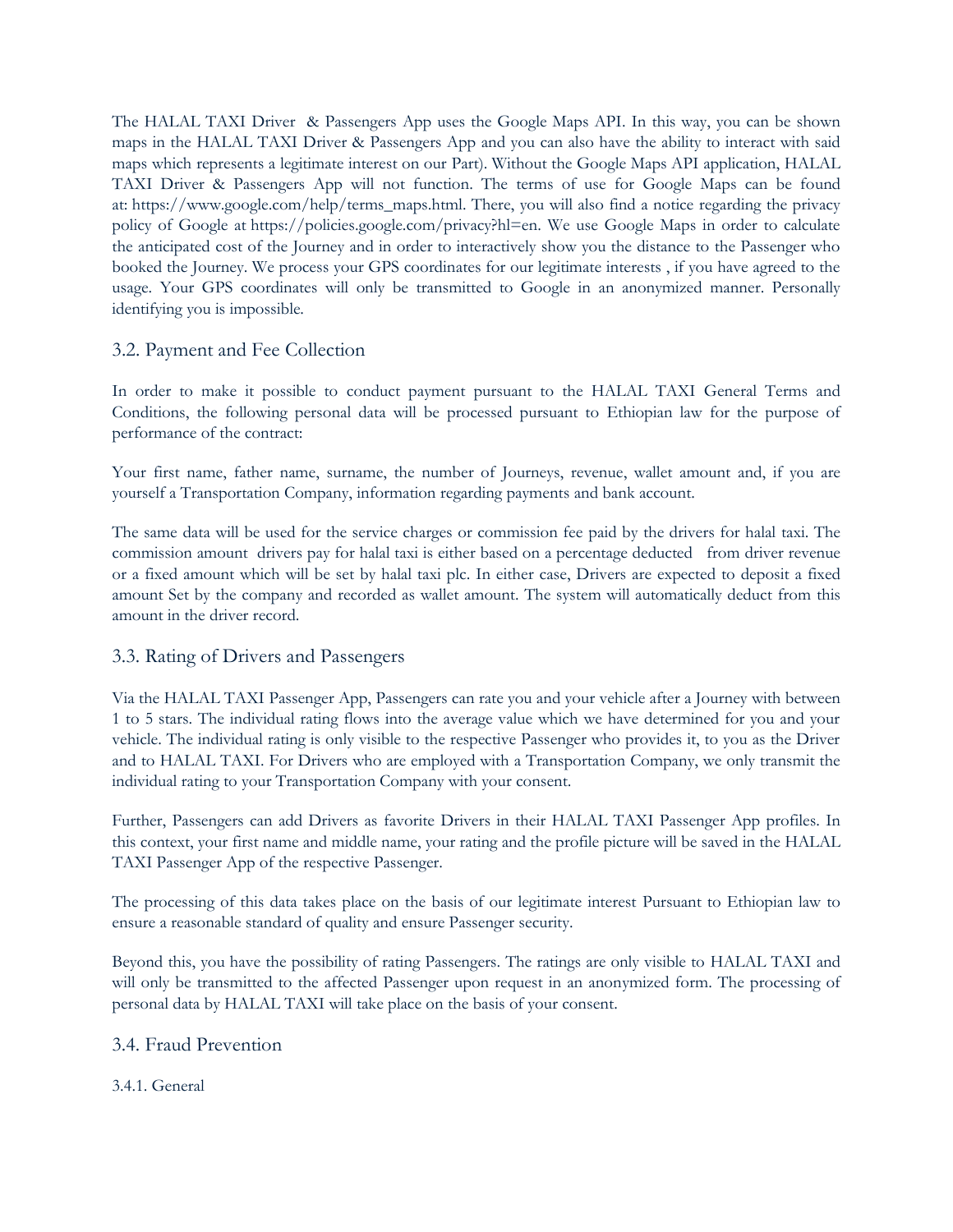HALAL TAXI will uses a local service provider to predict patterns of fraudulent behavior. The personal data used to identify the pattern are the following:

Driver ID, First name, Middle(Father) name, and surname, date of birth, city, country, e-mail address, mobile phone number, information regarding your driver license, vehicle registration , third party insurance, trade license,email address, home address, device ID, IDFA (Advertising ID), current status.

Based on the calculated score we are able to prioritize the dispatched journeys accordingly. This ensures a fair and risk minimized dispatch. Our legitimate interest to prevent fraud is based on Ethiopian Law.

# 3.4.2. GPS Tracking

In order to prevent fraudulent behavior, we save the GPS coordinates transmitted by your mobile phone in short intervals during a Journey which, thus, makes it possible for us to depict the entire course of a Journey. By doing this we wish to ensure that Drivers do not intentionally prolong the Journey in order to obtain a higher compensation. At the same time, we can correct unjustified Passenger complaints by presenting the actual course of a Journey. The processing of your GPS coordinates takes place during the course of a Journey for your own protection as well as for the protection of the Passenger as well as for our own protection.

# 3.5. Bug Fixing and Functionality Improvements

In order to fix bugs in the HALAL TAXI Driver App and to improve functionality of the HALAL TAXI Driver App and to adjust it to suit the needs of Drivers, we process the following personal data on the basis of our legitimate interest:

First name, Middle(Father) name, and surname, date of birth, city, country, e-mail address, mobile phone number, information regarding your driver license, vehicle registration , third party insurance, trade license, your GPS coordinates while being logged into the HALAL TAXI Driver App and at the time of booking, time of starting and during the course and at the destination of a particular Journey, information regarding your end user device (Device ID, time of access of the HALAL TAXI Driver App, browser type and operating system), information regarding the rating of Passengers (1 to 5 stars for the Driver and the vehicle as well as the average rating), license plate, color and make of the vehicle, readiness status, Driver ID, number of Journeys, revenue, rate of concluding or breaking off or canceling Journeys, statements regarding payment by the Passenger including tips and, in encrypted form, the password you have selected.

Inasmuch as it is sufficient for the performance of the respective purpose, we work with anonymous data and not with personal data.

# 3.6. News & Personalized Offers

# 3.6.1. General

If, in the context of the registration process or later in the profile of the HALAL TAXI Driver & Passengers App under the rubric "Privacy", consent is given to receive news & personalized offers (advertising, coupons and special offers) and to show usage-based advertising ("Retargeting"), and the correspondingly placed toggle has been activated, you will receive offers and advertising from us, and also for products and services of other companies of the HALAL TAXI Group. In this respect, your end user device (smartphone, tablet,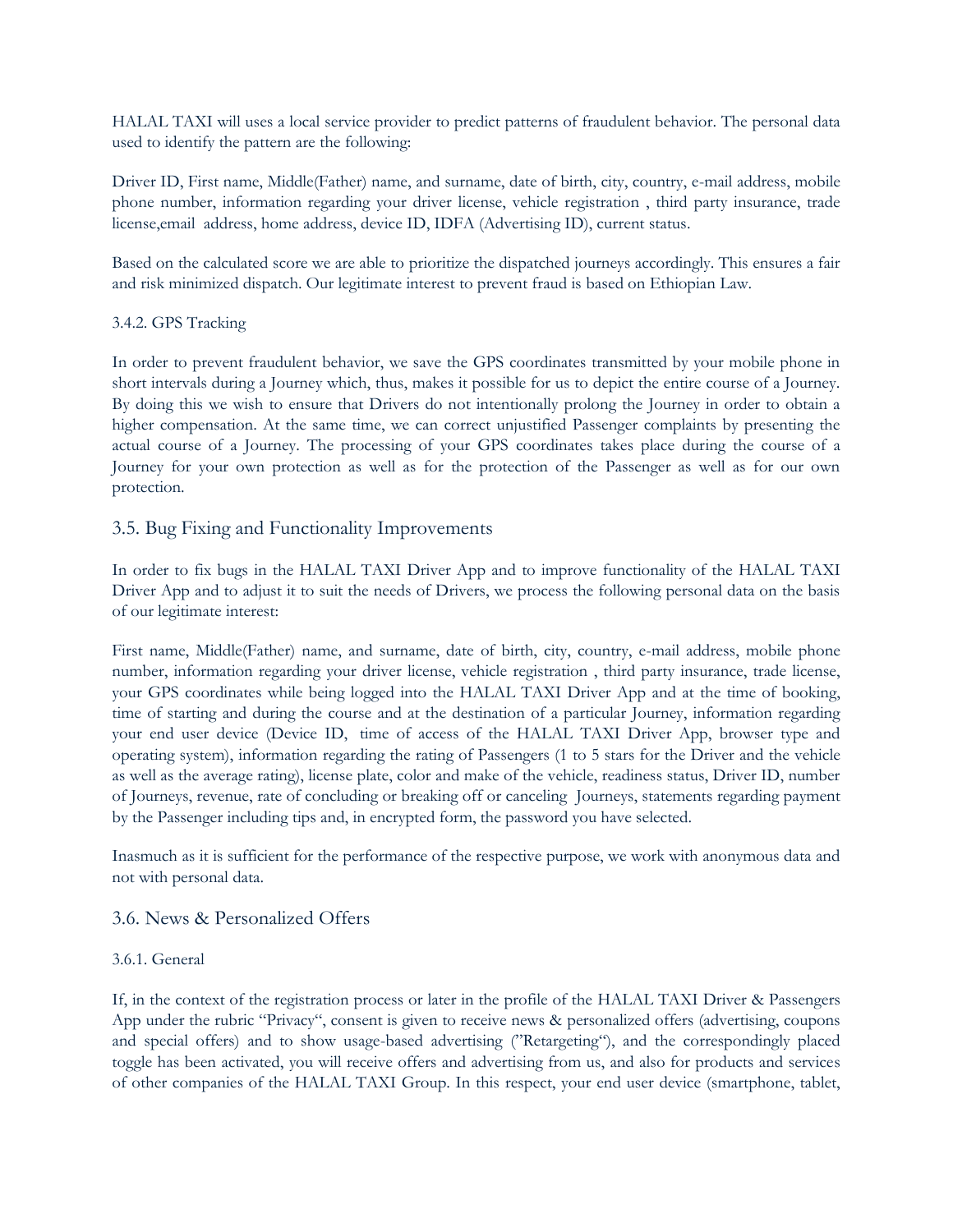PC, etc.) will receive personalized advertisements via electronic post (e-mail, SMS, MMS) or by another electronic means (via in-app messages, push messages).

In connection with this, we process the following personal data, insofar as you have given us the corresponding consent:

First name, Middle(Father) name, surname, driver ID, e-mail address, business address, mobile phone number, profile picture , registration data, language setting, type of Journey (booking, try-out ride), version of the HALAL TAXI Driver App, login information, your GPS location data at the time of the booking and at the time of the end of the Journey or, as it may be, the pickup and destination locations, device ID (device identifier), IDFA (advertising identifier Apple Identifier for Advertisers), IFV (advertising identifier, Identifier Vendor), GAID (Google Advertising Identifier), IP address and usage data (usage frequency, information relating to the downloading of the HALAL TAXI Driver App, status of the registration of Journeys), language, time zone and city.

If you do not wish to be contacted in this regard, you can – just as easily as you gave consent – declare your withdrawal by calling us on 9700. Of course, you can also contact us via our Official website www.halalmetertaxi.com

Please note that the withdrawal and ensuing changes are valid only for the future and will be effective or, as it may be, implemented by no later than 10 days or 240 hours from the withdrawal. This is for reasons of a technical nature, which do not permit faster implementation. In case of withdrawal, we reserve the right to process your personal data in anonymous form for internal analysis purposes.

#### 3.6.2. Direct Advertising for Existing Customers and Drivers

If, in connection with the performance of our procurement services, we have received your e-mail address or mobile phone number and you have completed at least one Journey which we procured, we will use these exclusively for our own direct advertising of our own products and services via electronic post (e-mail, SMS and MMS), unless you have rejected such direct advertising. To this purpose, on the basis of our legitimate interest, we process the following data: e-mail address and mobile phone number. Our legitimate interest lies in intensifying customer relationships by proposing appropriate and interesting product information. The objection to direct advertising is possible at any time with effect for the future by clicking on the corresponding link in a relevant e-mail (e.g. to unsubscribe to a newsletter) or by contact via SMS. The direct advertisement sent by us is not personalized. Please take into account that the objection and the modifications required thereby are valid only for the future and will be effective or, as it may be, implemented by no later than 240 hours from withdrawal. This is for reasons of a technical nature, which do not permit faster implementation.

#### 3.6.3. Sending of news and service communications

For sending news and offer e-mails, we will make use of the third party service provider.

We have concluded a data processing agreement with our service providers which ensures that the service provider exclusively processes your personal data pursuant to our instructions and in accordance with current data protection law. The third party service provider will guarantees that the processing of personal data is subject to an adequate protection level vis-a-vis the processing of data , in that the requirements of Ethiopian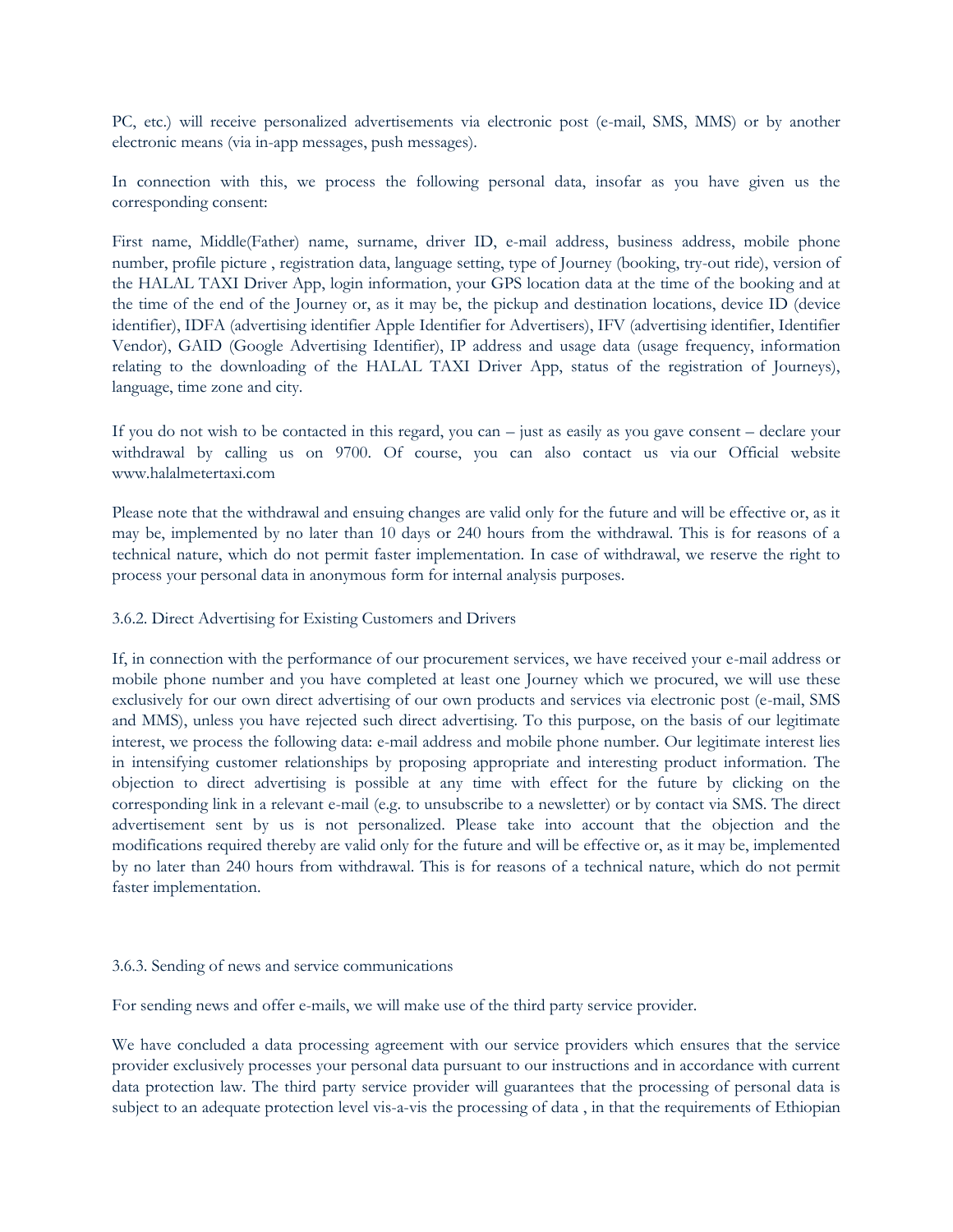data protection law will be adhered to. In addition, we will conclude standard contractual clauses with the third party service provider to ensure an adequate level of data protection when processing your data. The legal basis for the transmission of data and its processing by our service providers. Our legitimate interest in the engaging of these service providers lies in the professional and reasonable organization of automated processes in an economically sensible way which makes it possible to provide you a positive user experience.

#### 3.6.4. Facebook Custom Audiences

In order to be able to display individually targeted advertisements about our services within the Facebook social network, a service of Facebook. we work with Facebook Custom Audiences. We do this so that advertisements (e.g. banners) can be tailored exactly to the possible needs of the customer. The basis of this is a marking process. In this context, the so called advertising identifier (IDFA or GAID) from the customer"s end user device (e.g. smartphone) is sent automatically or manually, using a service provider selected by HALAL TAXI, to Facebook via a certain interface. The advertising identifiers are individual, but not personalized and not permanent identification numbers for a certain end user device which are provided by iOS or, as it may be, Android. You can prevent the transmission of advertising identifiers if, in iOS under "Settings" – "Data Protection (or Privacy)" – "Advertising", you select the option "no ad tracking" or, as it may be, for Android, under "Settings" – "Google" – "Advertising" select the option "deactivate personalized advertising." Further, you have the option to delete the advertising identifier at any time in the device settings (iOS: "Reset Ad-ID"; Android: "Reset Advertising-ID"). Then, a new identification number will be generated for your device which will not be aggregated with the previously obtained data for your device. After the transmission of the advertising identifiers, HALAL TAXI will prepare a list of customers who have performed certain actions using the HALAL TAXI Driver & Passengers App. In this context, certain predefined actions can be selected (e.g. installation of the HALAL TAXI Driver & Passengers App in the previous 30 days). Facebook compares the advertising identifier of the customer with the advertising identifier of individuals with a Facebook profile, defines certain groups (e.g. Group 1: Installation in the previous 30 days) and then shows appropriate ads to this group. Facebook can also use the data to select other Facebook users whose statistical behaviors are similar to those of our customers or app users (so called statistical twins, called Lookalike Audience by Facebook). In this way, our advertising can reach individuals who are not yet using our services but who, with a high likelihood, would be interested in doing so. Customers who are not, at the same time, Facebook users, cannot however be compared by Facebook and they are not shown any advertisements. Furthermore, conditioned upon your consent, we can manually transmit your e-mail address in an encrypted form to Facebook (so called hash procedure). Facebook then compares whether the transmitted e-mail address corresponds with existing Facebook customers. If there is a correspondence, then these target groups will be shown targeted advertisements/campaigns by HALAL TAXI on Facebook or on partner websites of Facebook. In connection with Facebook Custom Audiences, we process the following data pursuant to Art. 6 (1) a) GDPR: web identifier (IDFA for Apple or GAID for Google) and the e-mail address.

If you no longer wish for your data to be processed in connection with Facebook Custom Audiences, you can – just as easily as when you gave consent – withdraw your consent by calling us on 9700 or send us a message via our official website www.halalmetertaxi.com.

Please note that the withdrawal and the there upon ensuing changes are valid for the future and will be effective or, as it may be, implemented by no later than 10days/ 240 hours from the withdrawal. This is for reasons of a technical nature, which do not permit faster implementation.

3.6.5. Mobile Attribution Tracking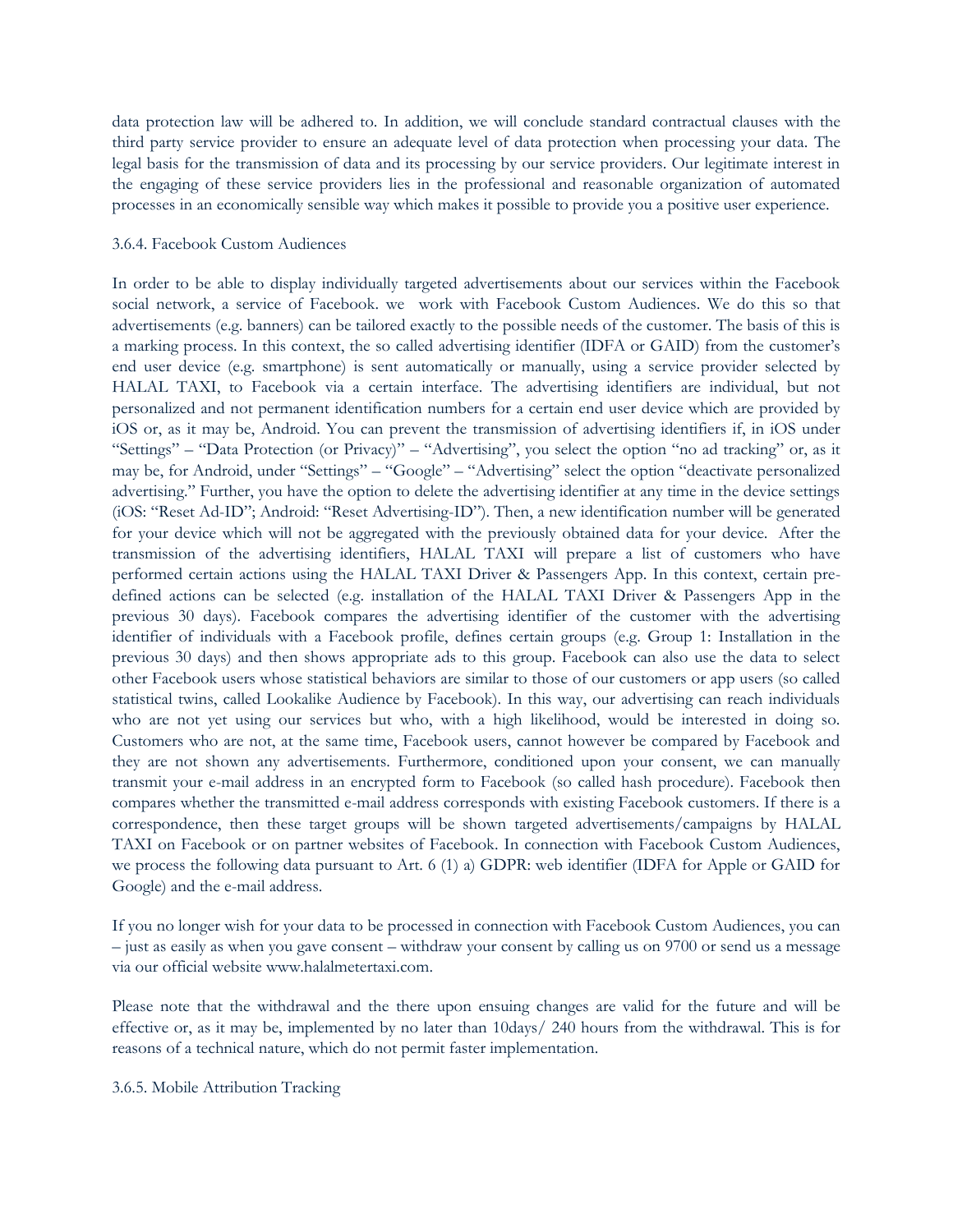We will make use of the service providers Pinterest, Snapchat, Twitter or any legal party to deploy marketing campaigns according to demand, further optimize them and measure their reach. In this way, we ensure that the respective marketing campaigns are only displayed to users who have also shown an interest in our HALAL TAXI offers and that our marketing campaigns therefore correspond to the potential interest of the respective user. In addition, we can track the behavior of users after they have clicked on one of our HALAL TAXI marketing campaigns. This helps us measure the reach of each campaign for statistical, market-related and internal billing purposes.

### The following data will be processed:

Device information (e.g. type, brand), Advertising Identifiers (IDFA), operating system used, IP address, timestamp of the call to our offer, type and content of the campaign and the click behavior in relation to a campaign.

The processing is carried out on the basis of legitimate interests for behavior- and interest-based advertising.

# 3.7. Studies & Surveys

If you have consented in the course of the registration process or, later, in the profile of the HALAL TAXI Driver & Passengers App under "Data Protection", to receive studies & surveys, and have activated the corresponding toggle, we will contact you after a Journey or at some other time in the context of personalized (sent only to you and based on an analysis of the HALAL TAXI Driver & Passengers App usage frequency) studies & surveys sent by electronic post (e-mail, SMS, MMS) or otherwise electronically (in-app messages, push messages) and request your participation. For example, we carry out quest campaigns at regular intervals, with the help of which we aim to increase and optimize the tours we arrange. In studies and surveys, the following personal data may be processed by us with your consent:

First name, middle(Father) name, surname, Driver ID, e-mail address, business address, mobile phone number, profile picture), method of payment, registration data, language set, HALAL TAXI Driver App profile (coorporate or private customer), type of Journey (booking, try-out ride), HALAL TAXI Driver & Passengers App version, login information (user name), your GPS coordinates at the time of booking and at the end of the Journey and usage data (usage frequency, information regarding the download of the HALAL TAXI Driver & Passengers App, status of registrations or Journey), registration data, date of last login, push tokens, Device ID (device identifier), IDFA (advertising identifier, Apple Identifier for Advertisers), IFV (advertising identifier, Identifier Vendor), GAID (Google Advertising Identifier) and IP address

If you do not wish to be contacted in this regard, you can – just as easily as you gave consent – declare your withdrawal by calling us on 9700. Of course, you can also contact us via our Official website www.halaltaximeter.com

Please note that the withdrawal and ensuing changes are valid only for the future and will be effective or, as it may be, implemented by no later than 10 days or 240 hours from the withdrawal. This is for reasons of a technical nature, which do not permit faster implementation. In case of withdrawal, we reserve the right to process your personal data in anonymous form for internal analysis purposes.

# 3.8. Social Media Presences

# 3.8.1. Facebook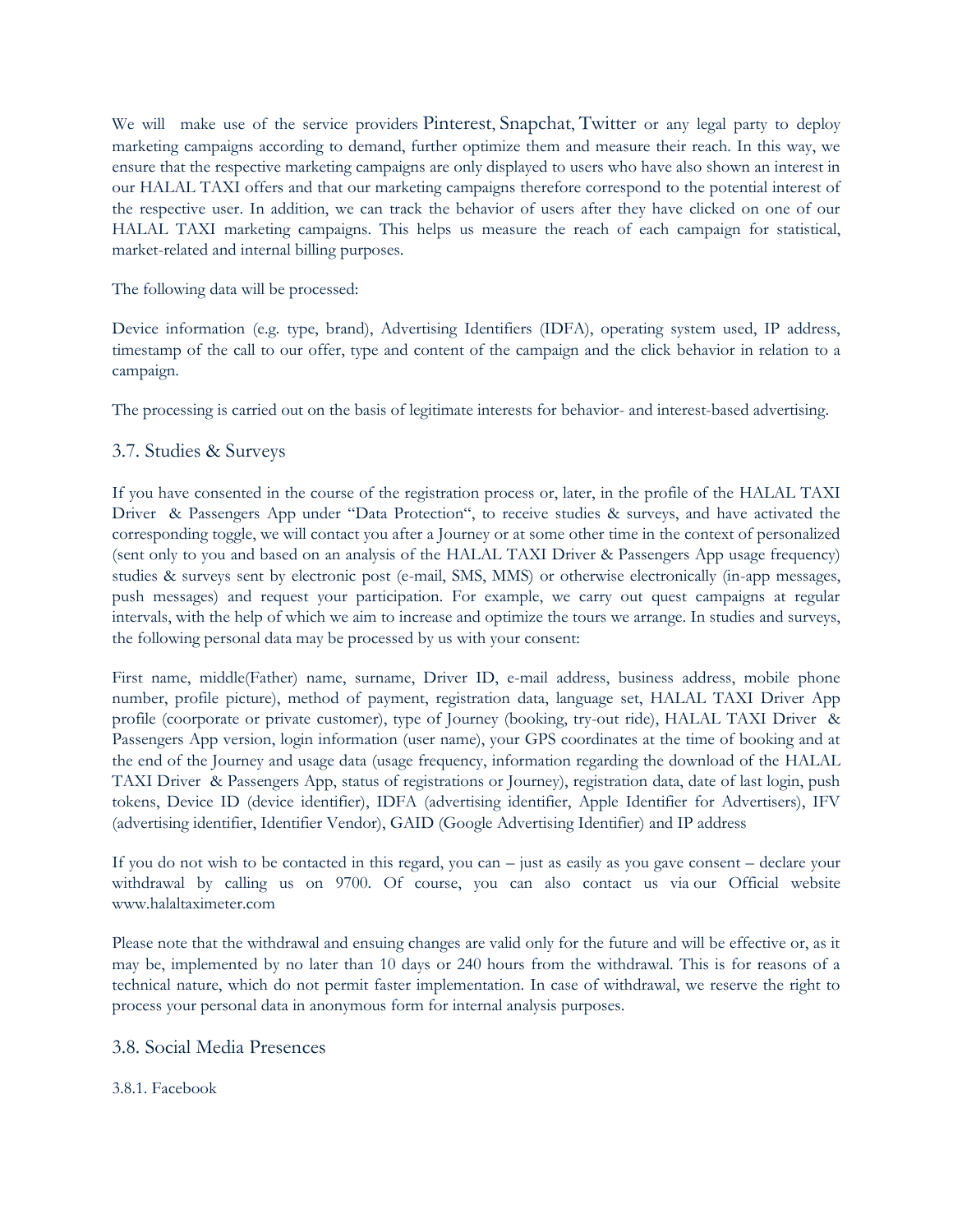When entering our Facebook-page (via a link on our website, in our newsletter or directly) you reach the technical platform provided by Facebook.

We would like to inform you that you use the Facebook-page and its functions on your own responsibility. This especially applies for the use of the interactive functions (e.g. comments, sharing, rating).

During you visit on our Facebook-page, HALAL TAXI basically processes personal data only if you interact with us via the page, e.g. when leaving a comment, press a like-button or sending us a message. The legal basis for this processing depends on the way you use the page. Moreover, your data can be processes with your consent when you like or comment one of our posts or provide content on our page yourself. You can withdraw your consent any time with future effect by deleting the comment or your "regarding" content. The revocation does not affect the legitimate consent-based processing that was performed until the revocation.

Additionally, we analyze the visits and interactions on our page. For this Facebook creates usage profiles and provides the data in form of page-insights ("page-insights"). Page-insights are summarized data that allows us to get an overview on how users interact with our Facebook-page. For further information please visit: [https://www.facebook.com/help/pages/insights.](https://www.facebook.com/help/pages/insights)

Please mind that your personal data is not only processed by HALAL TAXI, but also by Facebook while using and interacting with our Facebook-page.

HALAL TAXI and Facebook are jointly responsible for the processing of insight-data. The respective responsibilities for HALAL TAXI and Facebook regarding the processing of insight-data are available in the page insights addendum: [https://www.facebook.com/legal/terms/page\\_controller\\_addendum.](https://www.facebook.com/legal/terms/page_controller_addendum)

How Facebook uses insight-data for its own purposes, to what extent insight data can be matched with certain users, for how long this data is stored and if data resulting from your visit on a Facebook-page is handed over to third parties is solely the responsibility of Facebook.

Regarding the data processing via our Facebook-page, you can not only assert your rights under the GDPR (for further information see section 5 "Your Rights" of this document) towards HALAL TAXI, but also towards Facebook. Further details can be found in Facebook"s data policy under: [https://www.facebook.com/about/privacy.](https://www.facebook.com/about/privacy)

Additional to the before-mentioned processing activities, Facebook also processes your data for analysis and advertising purposes, respectively to display personalized advertisements. According to our knowledge, Facebook makes use of cookies, pixels and other techniques which process your usage behaviour (even across different devices. This enables Facebook to display target-oriented advertisements on its own platforms and third-party websites, as well. The data collected about you in this context are transmitted to the United States of America and other non-EU countries. Which exact information Facebook receives and how it is used, is generally described in Facebook"s privacy policy. There you will also find ways to contact Facebook directly and information on settings for advertisements. The privacy policy is available under [https://www.facebook.com/about/privacy.](https://www.facebook.com/about/privacy)

The complete privacy policy can be found here: [https://www.facebook.com/full\\_data\\_use\\_policy](https://www.facebook.com/full_data_use_policy)

Furthermore, Facebook offers its users the possibility to object to certain processing activities. More information on this and opt-out-possibilities can be found here: [https://www.facebook.com/settings?tab=ads.](https://www.facebook.com/settings?tab=ads)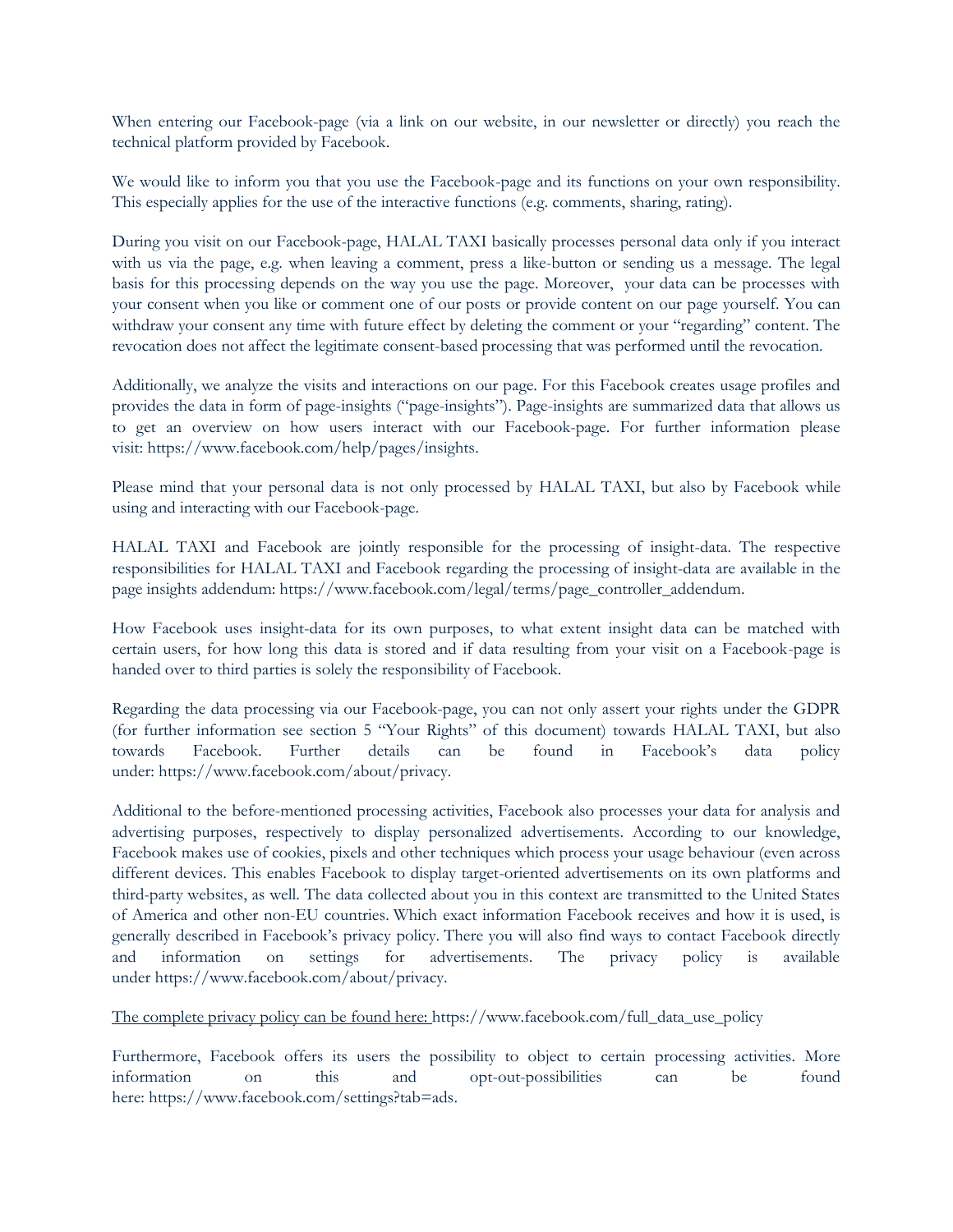3.8.2. Links to the social networks Instagram, Twitter, LinkedIn, YouTube

On our website and in our newsletters we link our accounts on other social media platforms Instagram, LinkedIn; Twitter (), YouTube via the icon of the respective social network.

When you click the links or visit our pages on the platform directly, you are on the website of the respective social media platform. The general terms and conditions and privacy policies of the respective social media network provider.

We would like to inform you that we do not receive any information about the content and extent of the data processing performed by the social media network. Information on how the respective social media platform handles your data can be found in the following privacy policies:

- 1. for Instagram under <http://instagram.com/about/legal/privacy/>
- 2. for LinkedIn under <https://www.linkedin.com/legal/privacy-policy>
- 3.
- 4. for Twitter under: <https://twitter.com/en/privacy> and [https://help.twitter.com/en/rules-and](https://help.twitter.com/en/rules-and-policies/twitter-cookies)[policies/twitter-cookies](https://help.twitter.com/en/rules-and-policies/twitter-cookies)
- 5. for YouTube: <https://policies.google.com/privacy?hl=en>

We process personal data on our social media pages as far as the user interacts with us directly, by commenting or liking our posts or sending messages. Legal basis for this kind processing is the users' consent. The processing is performed due to a legitimate interest in public relations and communications.

# 4. Data Exchange within the HALAL TAXI Group and Al-Foz plc

For internal administration and standardization purposes, we may transfer personal data of drivers or passengers within the HALAL TAXI Group and Al-Foz plc. The legal basis for this is our legitimate interest in effective company management.

# 4.1. Joint Controller Agreement

HALAL TAXI has not entered into a Joint Controller Agreement according to GDPR with Al-Foz. The Parties have jointly determined the order of the processing of your personal data in each section of processing.

The purpose of this agreement is to further enhance the development of the HALAL TAXI App, to improve our service level, to improve the processing of customer enquiries and to improve the handling of drivers' & "Passengers" personal data. The Parties jointly agreed on which obligations each party fulfils under the GDPR.

Al-Foz is processing jointly the drivers´ & Passengers personal data of the journeys procured via the HALAL TAXI App listed under point 3.1 of all the local entities of the HALAL TAXI Group to improve the software of the HALAL TAXI Driver & Passengers App and provide technical know-how to the local entities. HALAL TAXI is responsible for all data processing with regard to the local usage of the Halal Driver & Passengers App.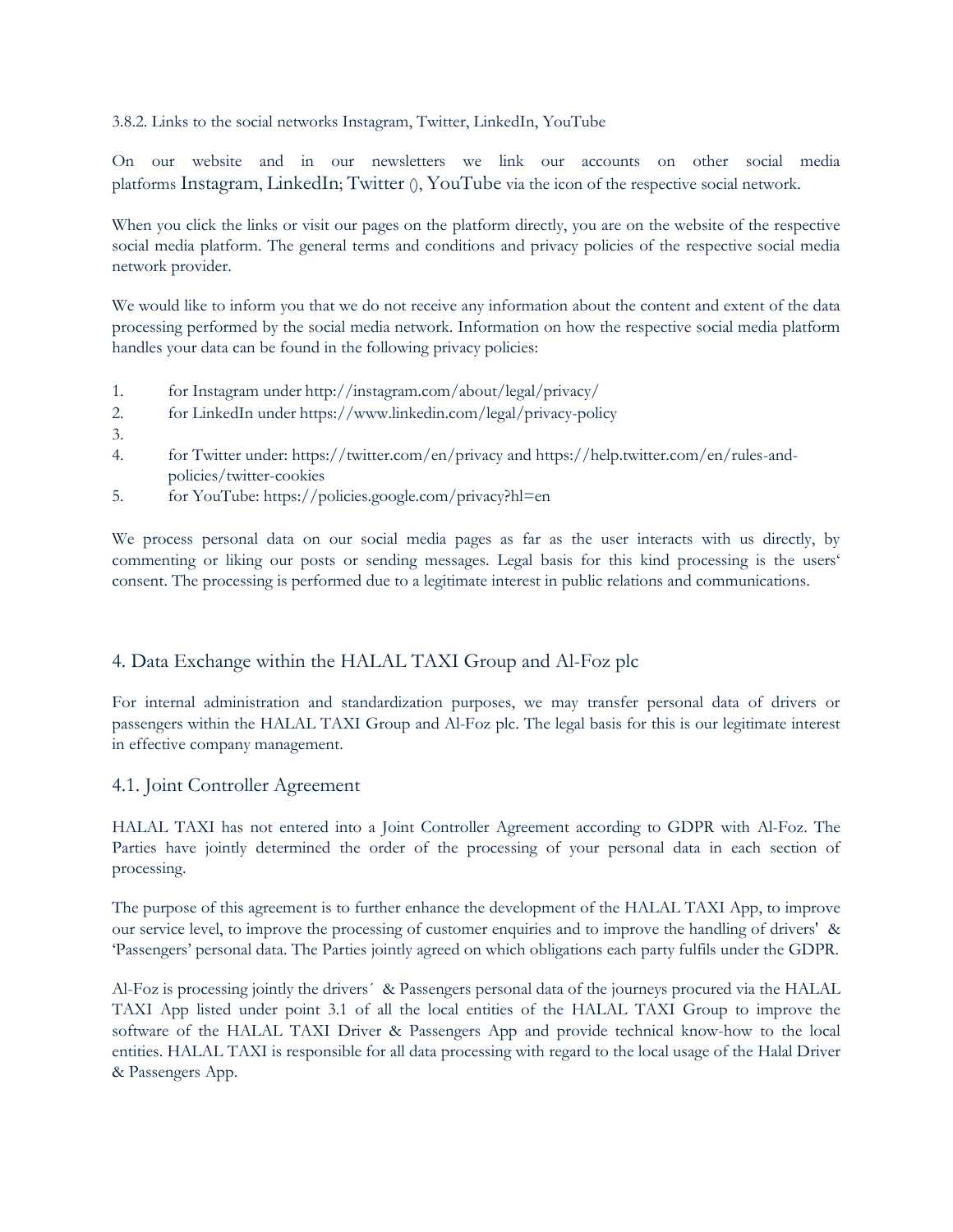Despite the existence of a joint controllership, the Parties fulfil the obligations under data protection law in accordance with their respective competences.

# 5. Processing in-/outside of the Ethiopia

In part, we arrange for external service providers to process your data (e.g. troubleshooting, creation of mailings). To this end it is necessary for us to transmit your personal data to our external service providers for a specified purpose (confined to the purpose in question). We have selected our service providers carefully and engaged them in writing. They are bound by our instructions and we have obtained information about their technical and organizational measures for the secure processing of personal data. We also require that our service providers comply with the applicable data protection regulations.

We store all our data with a Server and cloud service provider within the EU, USA, Africa, Asia or in IT infrastructures and systems (employee computers) at our sites within Ethiopia.

We do not sell any personal data to third parties.

However, we do reserve the right to disclose information about you if we are legally obligated to do so or if we are asked to surrender it by administrative or law enforcement bodies (e.g. police or prosecutors).

# 6. Your Rights

You have the right to obtain confirmation as to whether or not personal data concerning you is being processed by us. Where this is the case, we will be pleased to give you access to the personal data.

In order to assert your rights against us, it is sufficient to send a message via [https://support.free](https://support.free-now.com/hc/en-ie/requests/new)[now.com/hc/en-ie/requests/new](https://support.free-now.com/hc/en-ie/requests/new) or a postal letter to the address mentioned under "1. Information regarding the Data Controller".

In addition, you may at any time lodge a complaint with a competent supervisory authority if you consider that the processing of your personal data infringes data protection regulations.

# 7. Data Security

We have taken appropriate technical and organizational measures to guarantee data security, in particular to protect your personal data against access by third parties, as well as accidental or intentional modification, loss or destruction. Such measures are reviewed periodically and adapted in line with the state of the art. The transfer of your personal data from your end user device (e.g. smartphone) to us is always encrypted.